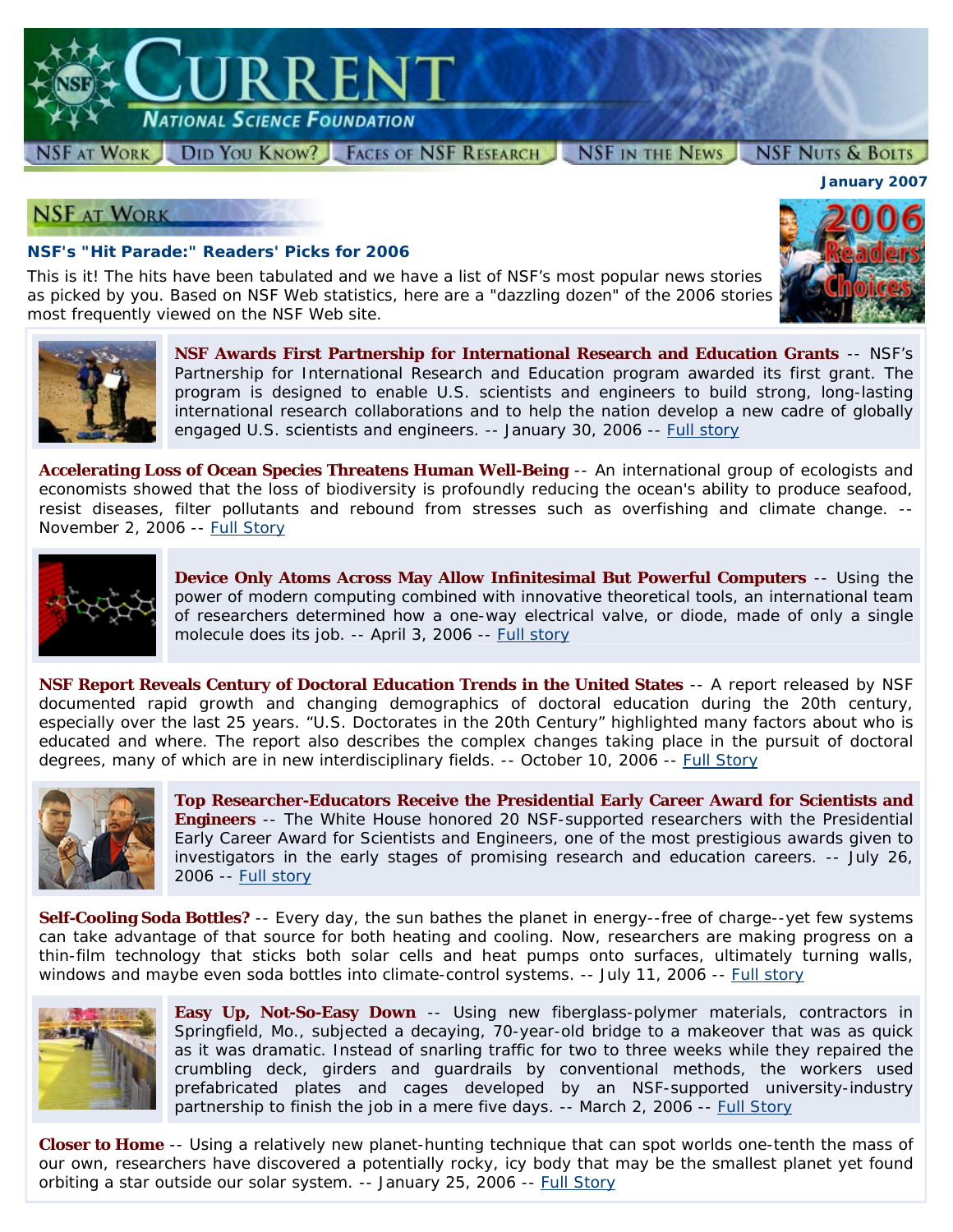

**'LouseBuster' Instrument Shown to Kill Head Lice** -- Biologists invented a chemical-free, hairdryer-like device--the LouseBuster--and conducted a study showing it eradicates head lice infestations on children by exterminating the eggs, or "nits," and killing enough lice to prevent them from reproducing. -- November 6, 2006 -- [Full Story](http://www.nsf.gov/news/news_summ.jsp?cntn_id=108162)

**Global Warming Can Trigger Extreme Ocean, Climate Changes** -- Newly published research provided evidence that global climate change may have quickly disrupted ocean processes and may lead to drastic shifts in environments around the world. Although the events described unfolded millions of years ago and spanned thousands of years, the researchers, affiliated with the Scripps Institution of Oceanography, say they provide one of the few historical analogs for warming-induced changes in the large-scale sea circulation, and thus may help to illuminate the potential long-term impacts of today's climate warming. -- January 4, 2006 -- [Full Story](http://www.nsf.gov/news/news_summ.jsp?cntn_id=105692)



**Real-Time Traffic Routing from the Comfort of Your Car** -- Engineers developed a system for turning anonymous cell-phone location information into an illuminated traffic map that identifies congestion in real time. The system takes advantage of the steady stream of positioning cues--signals all cell phones produce, whether in use or not, as they seek towers with the strongest signals. It is the first traffic-solution technology that monitors patterns on rural roads and city streets as easily as on highways. -- August 30, 2006 -- [Full Story](http://www.nsf.gov/news/news_summ.jsp?cntn_id=107972)

**A Link Between Rainfall and Magnetism** -- Scientists gained a deeper insight into rainfall patterns and atmospheric dynamics by using techniques originally developed for magnetic materials. Physicist Ole Peters, of the Santa Fe Institute and UCLA, and climatologist J. David Neelin of UCLA argue that the onset of intense tropical rain can be described by the same mathematics as a piece of iron that is making the transition from unmagnetized to magnetized. -- June 29, 2006 -- [Full story](http://www.nsf.gov/news/news_summ.jsp?cntn_id=107070)

## **DID YOU KNOW?**

Science and engineering (S&E) really is for everyone. NSF Statistics show that "scientists" and "engineers" may end up in occupations near or far afield.

- In 2003, there were over 19 million people with a science, engineering or related degree in the U.S.--that's 47% of ALL college graduates.
- Of the top 10 companies in the Fortune 500, eight are headed by CEOs with S&E degrees.
- 48% of all top-level managers, executives and administrators with college degrees have science, engineering or related degrees.
- 55% of farmers, foresters and fisherman have S&E or related degrees.
- 22% of artists, editors, entertainers, writers, etc. have science, engineering or related degrees.

Note: These data were pulled from NSF's Division of Science Resources Statistics, *National Survey of College Graduates: 2003*. For more survey information, visit the [Web site](http://www.nsf.gov/statistics/srvyrecentgrads/).



*"Scientists" are not just limited to jobs involving experiments in a laboratory. People with S&E degrees are found in diverse occupations. Credit: © 2007 JupiterImages Corporation (top L and R); Gary Meek, courtesy of Georgia Tech (center); Art Explosion (bottom L and R).*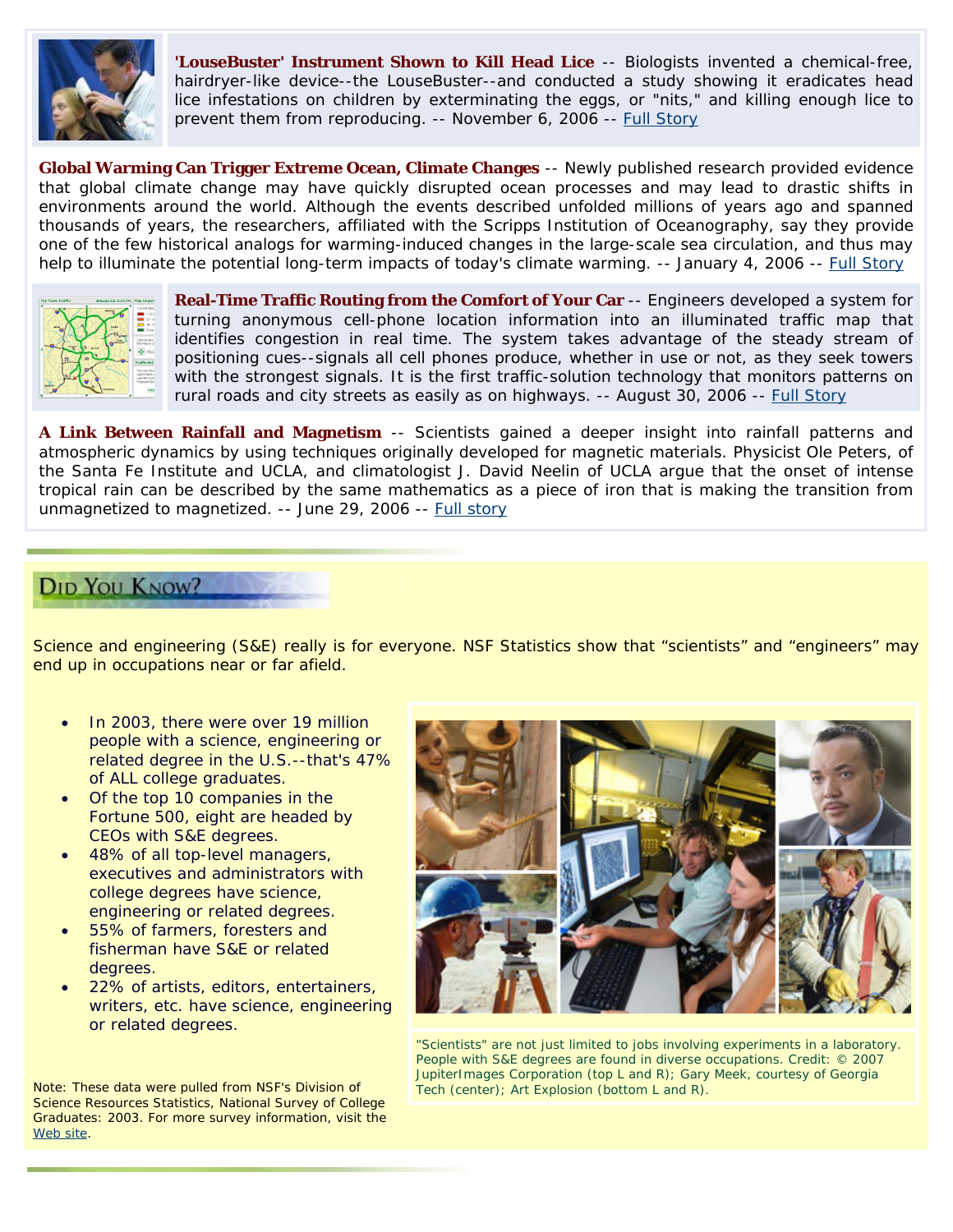### **Something to "WOW" About: Come See NSF's Science at Work!**



*An EarthScope worker welds a GPS station on the flanks of Mount St. Helens. Such stations will precisely monitor deformation associated with magma movement within the volcano. Credit: EarthScope.* 



*Researchers from Lehman College at CUNY will be on hand for their exhibit on visualization in evolutionary anthropology. Credit: © 2007 JupiterImages Corporation.*

If you are curious about science and technology, come to NSF to charge your scientific imagination.

> **National Science Foundation Open House & Exhibition**

**Monday, February 5, 2007 11 a.m. - 5 p.m. 4201 Wilson Blvd. Arlington, VA 22230** 

More than 30 NSF-supported scientists, engineers showcase some 16 exhibits at NSF's open house. and educators from across the Nation will Visitors can see robots used in disaster areas; learn about earthquake ground motion sensors; witness superconductivity and magnetic levitation; see technological advances in particle detection for homeland security; and don 3-D glasses to see high-definition stereo visualizations!

- Watch robots search and rescue.
- Find out if your dollar has a criminal past.
- See how ice sheets move and change.
- Learn when to get out of the way.
- Experiment with plant technologies.
- Learn how nations are linked at the poles.

For more information, visit NSF's site.



*Research staff install a weather station and sensors as part of Hawaii EPSCoR Limahuli Mountain-to-Sea Research. Credit: Courtesy of the National Tropical Botanical Gardens and the Center for Conservation Research & Training, University of Hawaii.* 



*Children watch a robot climb a wall. Credit: Anthony Gibson, NSF.* 

# **NSF IN THE NEWS**

Scientists Create Unique Filtration System -- *United Press International (01/18/07)* -- U.S. scientists have developed a filtration system that kills 100 percent of dangerous microbes in water. Researchers from Dowling College in Long Island, Cornell University, and Polytechnic University in Brooklyn have developed a filtration system that kills all dangerous microbes in water using a simple and cheap water purification method. The research was funded by the National Science Foundation.

[Modesto Students to Use 'Eyes in the Sky' to Study Space](http://www.sciencedaily.com/upi/index.php?feed=Science&article=UPI-1-20070118-16150400-bc-us-purification.xml) -- *News10 (CA) (01/18/07)* -- Eighteen teachers nationwide have been selected by the National Science Foundation to take part in the National Optical Astronomy Observatory Project. They will be trained in the use of satellites and telescopes so they can pass on their knowledge to students.

[Invest More Now](http://www.news10.net/storyfull2.aspx?storyid=23528) -- *Washington Times (01/17/07)* -- Former speaker of the House Newt Gingrich and U.S. Rep. Bart Gordon, chairman of the House Committee on Science and Technology, note in this article how Presiden t Bush last year took the important step of setting in motion the eventual doubling of funding for basic research in the physical sciences and engineering at three federal agencies, including the National Science Foundation.